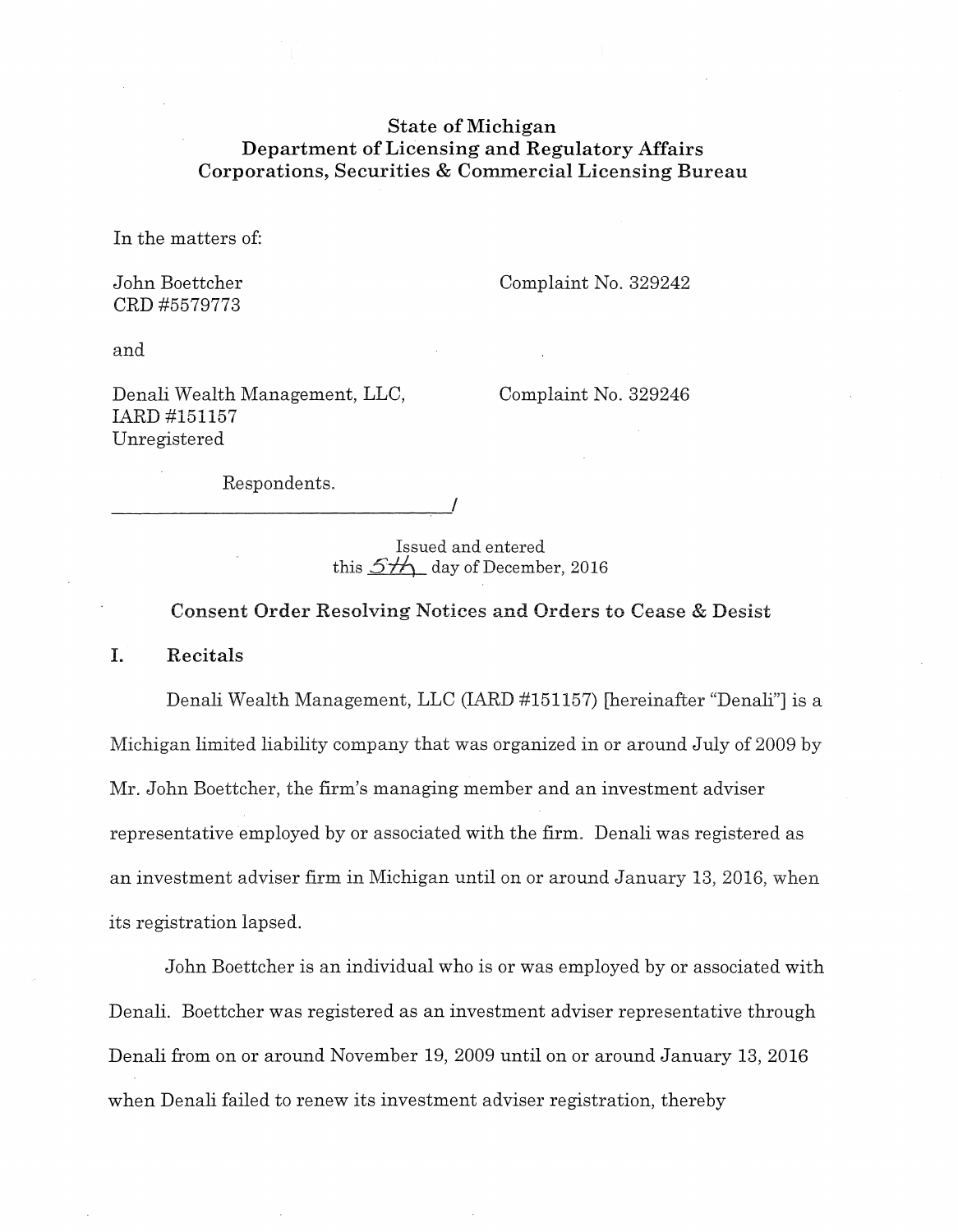Consent Order Denali Wealth Management, LLC and John Boettcher Complaint Nos. 329242 & 329246 Page 2 of 5

terminating the associated registration of Boettcher, its investment adviser representative.

Investigation revealed that Boettcher held himself out to the public as representing Denali, an unregistered investment adviser, in advising investors on the advisability of purchasing, selling, or holding securities after January 13, 2016. On or about June 24, 2016, the Director of the Corporations, Securities & Commercial Licensing Bureau ("Bureau") of the Michigan Department of Licensing and Regulatory Mfairs, as the Administrator of the Michigan Uniform Securities Act (2002), 2008 PA 551, MCL 451.2101, *et seq.* ("Act"), issued Notices and Orders to Cease and Desist (the "Orders") against Boettcher and Denali ("Respondents"), ordering Respondents to refrain from acting as an unregistered investment adviser and unregistered investment adviser representative, respectively.

Among other things, the Orders notified Respondents that the Administrator intended to impose a civil fine of \$10,000 against each respectively. The Orders were immediately effective, and notified Respondents of their opportunity for a hearing.

Upon receipt of the Order, Respondents requested a stay of the administrative proceedings and an opportunity to meet and confer. Boettcher, on behalf of himself and Denali, subsequently met with Bureau staff on September 8, 2016. Boettcher averred that the lapse in registration was unintentional, having attempted to send in payment for renewal. Boettcher also averred that the business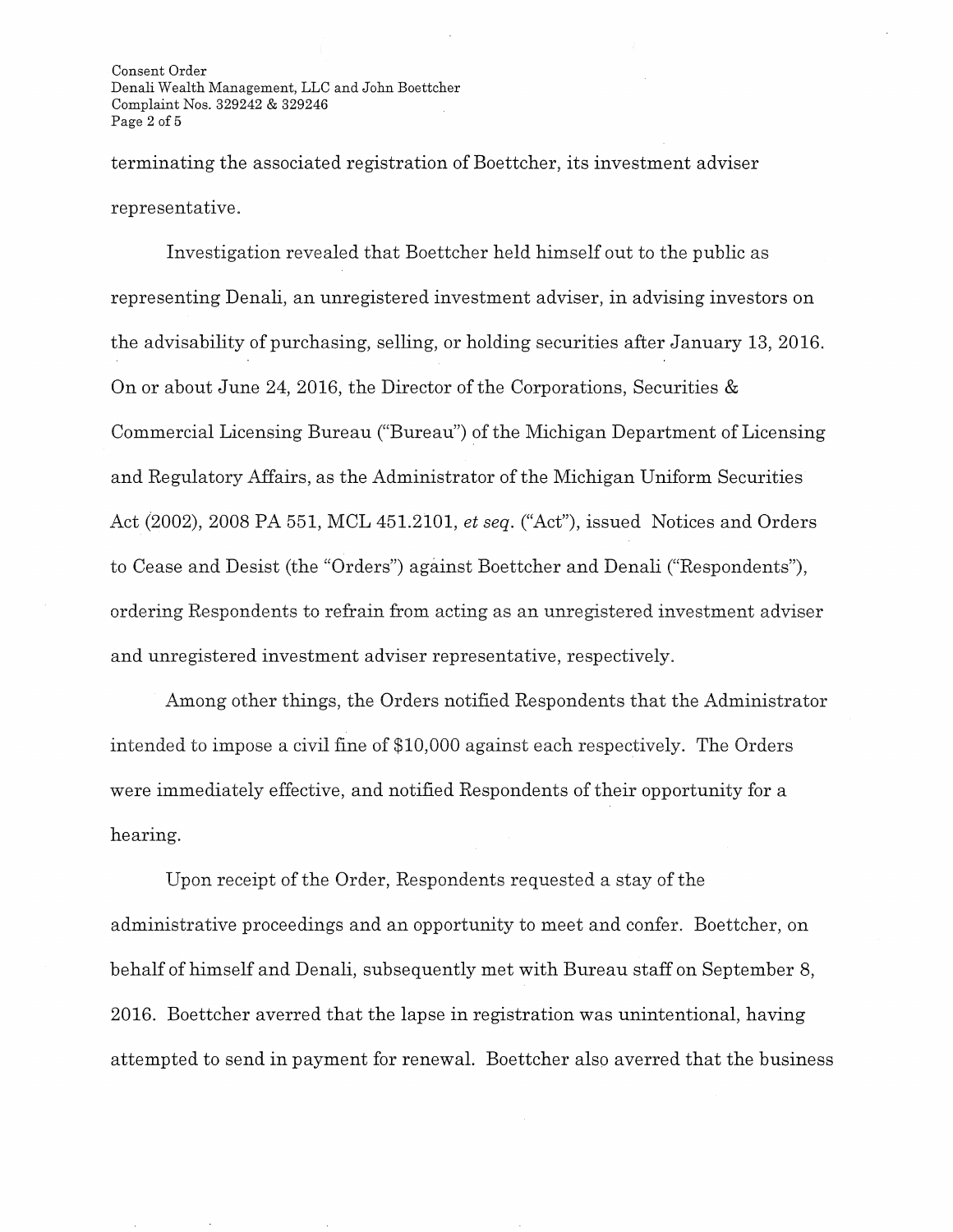Consent Order Denali Wealth Management, LLC and John Boettcher Complaint Nos. 329242 & 329246 Page 3 of 5

was no longer in operation, and that after the Orders were issued he had advised clients to that effect.

Respondents have subsequently cooperated with the Bureau in confirming the facts as alleged in the September 8, 2016 meet and confer, having responded to inquiries, provided documentary evidence of the letter sent to clients advising them that the firm was no longer in operation and of Respondents' attempts to remove www.krawebdesign.com/portfolio/dwi/bio.html from the web, and apparently complied with the terms of the Order.

Consequently, the Bureau and Respondents have agreed to resolve the matter upon the terms outlined below.

## II. Agreement

1. Respondents understand and intend that by signing this Consent Order, they are waiving the right, pursuant to the Act, the rules promulgated under the Act, and the Uniform Securities Act (Predecessor Act), 1964 PA 264, MCL 451.501 et seq., and the Administrative Procedures Act, 1969 PA 306, MCL 24.201 et seq., to a hearing before an administrative law judge, at which the Bureau would be required to defend any disciplinary action taken by presentation of evidence and legal authority at which Respondents would be entitled to appear with or without an attorney to cross-examine all witnesses presented by the Bureau and to present such testimony or other evidence or legal authority deemed appropriate.

2. Respondents shall pay to the Bureau an aggregate joint and several civil fine in the amount of Five Hundred Dollars (\$500.00) within 60 days after the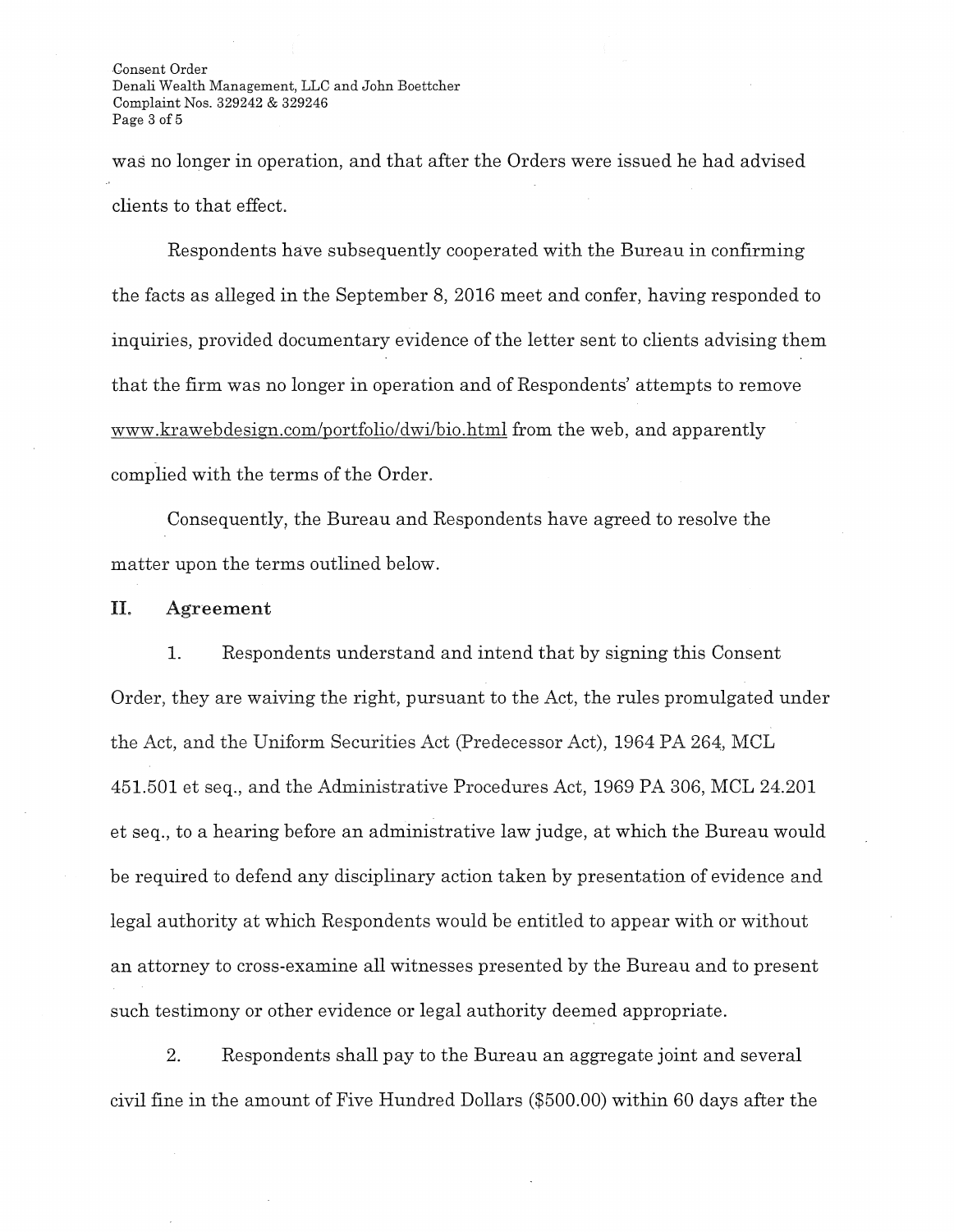# 天有大家不错的

f\iOV *2* 8 **<sup>2016</sup>**

COMMERCIAL LICENSING

 $\sim$ 

| Consent Order                                    |
|--------------------------------------------------|
| Denali Wealth Management, LLC and John Boettcher |
| Complaint Nos. 329242 & 329246                   |
| Page 4 of 5                                      |
|                                                  |

|                                                                        |         | mailing date of this Administrative Consent Order. The civil fine payment shall be |             |
|------------------------------------------------------------------------|---------|------------------------------------------------------------------------------------|-------------|
|                                                                        |         | made via cashier's check or money-order payable to the "State of Michigan" and -   |             |
|                                                                        |         | must clearly indicate on the check or money order the notation "Boettcher/Denali   |             |
|                                                                        |         | Wealth-Management, Complaint Nos. 329242 & 329246" and be mailed to:               |             |
| Corporations, Securities & Commercial Licensing Bureau                 |         |                                                                                    |             |
| Securities & Audit Division - Final Order Monitoring<br>P.O. Box 30018 |         | Lansing, Michigan 48909                                                            |             |
| 3.                                                                     |         | If any portion of the civil fine is overdue for at least six months, the           |             |
|                                                                        |         | Administrator may refer it to the Michigan Department of Treasury for collection   |             |
| action against Respondents.-                                           |         |                                                                                    |             |
|                                                                        |         | Respondents shall not act as or offer themselves to the public as an               |             |
|                                                                        |         | investment adviser or investment adviser representative, respectively, until such  |             |
| time as Respondents are properly registered or exempt from same.       |         |                                                                                    |             |
|                                                                        |         | Through their signatures, Denali and Boettcher agree to the above term's and       |             |
| conditions.                                                            |         |                                                                                    |             |
| Dated: $1-17-16$                                                       | Signed: | Venali Erra<br>1 management<br>Denali Wealth Management, LZ                        |             |
| Dated: 11-17-14                                                        | Signed: | boettcher                                                                          |             |
| Approved by:                                                           |         |                                                                                    |             |
| Dated:                                                                 | Signed: | Timothy L. Teague                                                                  |             |
|                                                                        |         | Director<br>Bureau Securities & Audit Division                                     |             |
|                                                                        |         |                                                                                    | NOV 28 2016 |

Sec & Audit Division<br>Investigation Section

 $\bar{\beta}$ 

 $\ddot{\phantom{a}}$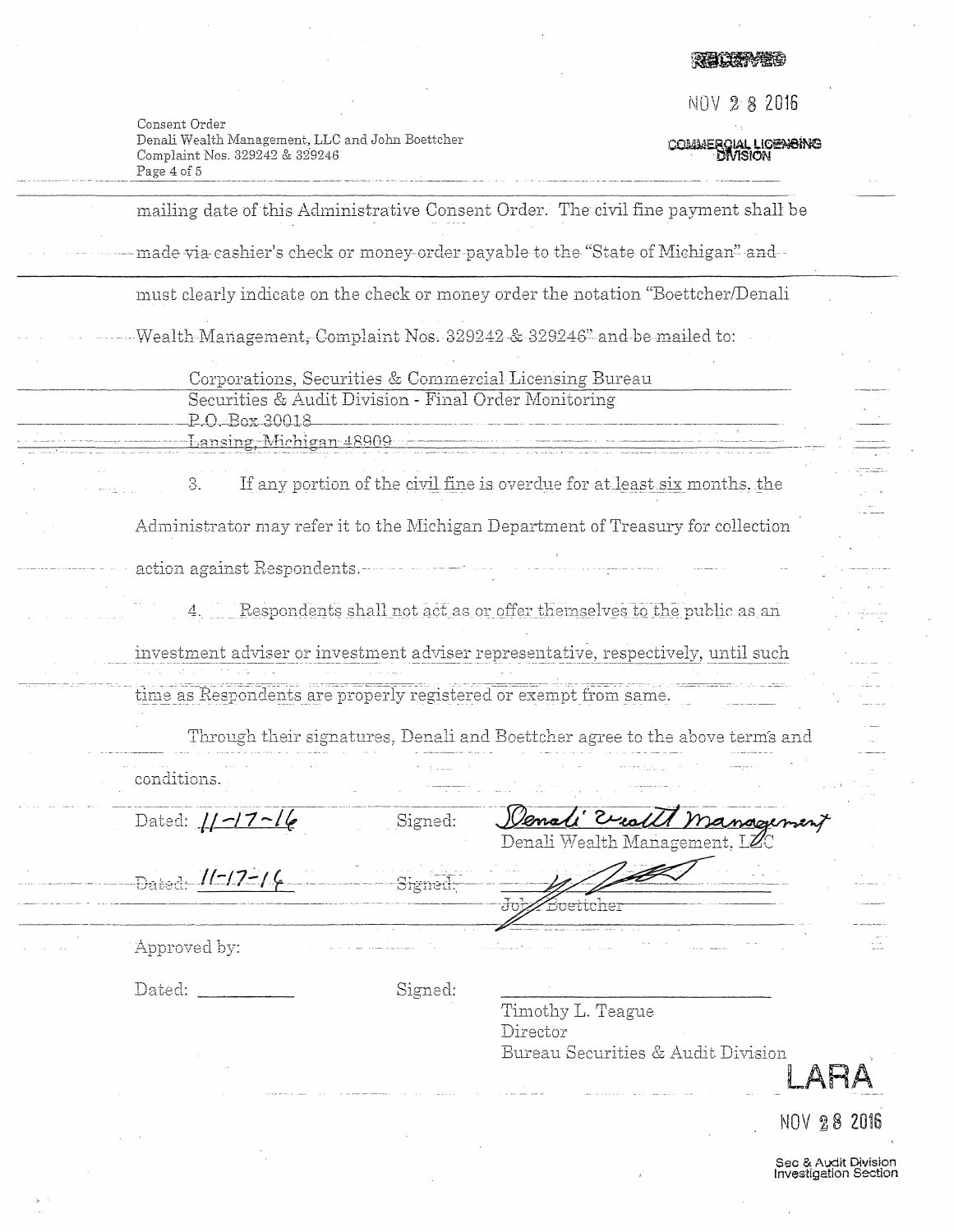Consent Order Denali Wealth Management, LLC and John Boettcher Complaint Nos. 329242 & 329246 Page 4 of 5

mailing date of this Administrative Consent Order. The civil fine payment shall be made via cashier's check or money order payable to the "State of Michigan" and must clearly indicate on the check or money order the notation "Boettcher/Denali Wealth Management, Complaint Nos. 329242 & 329246" and be mailed to:

Corporations, Securities & Commercial Licensing Bureau Securities & Audit Division - Final Order Monitoring P.O. Box 30018 Lansing, Michigan 48909

3. If any portion of the civil fine is overdue for at least six months, the Administrator may refer it to the Michigan Department of Treasury for collection action against Respondents.

4. Respondents shall not act as or offer themselves to the public as an investment adviser or investment adviser representative, respectively, until such time as Respondents are properly registered or exempt from same.

Through their signatures, Denali and Boettcher agree to the above terms and conditions.

Dated: Signed:

Denali Wealth Management, LLC

Dated: Signed:

John Boettcher

Approved by:

Dated: *11-29-16* Signed:  $\frac{1 \text{ [Mudhy]} \lambda \cdot \text{ [Dap/c]}}{\text{Timothy L. Teague}}$ 

Director Bureau Securities & Audit Division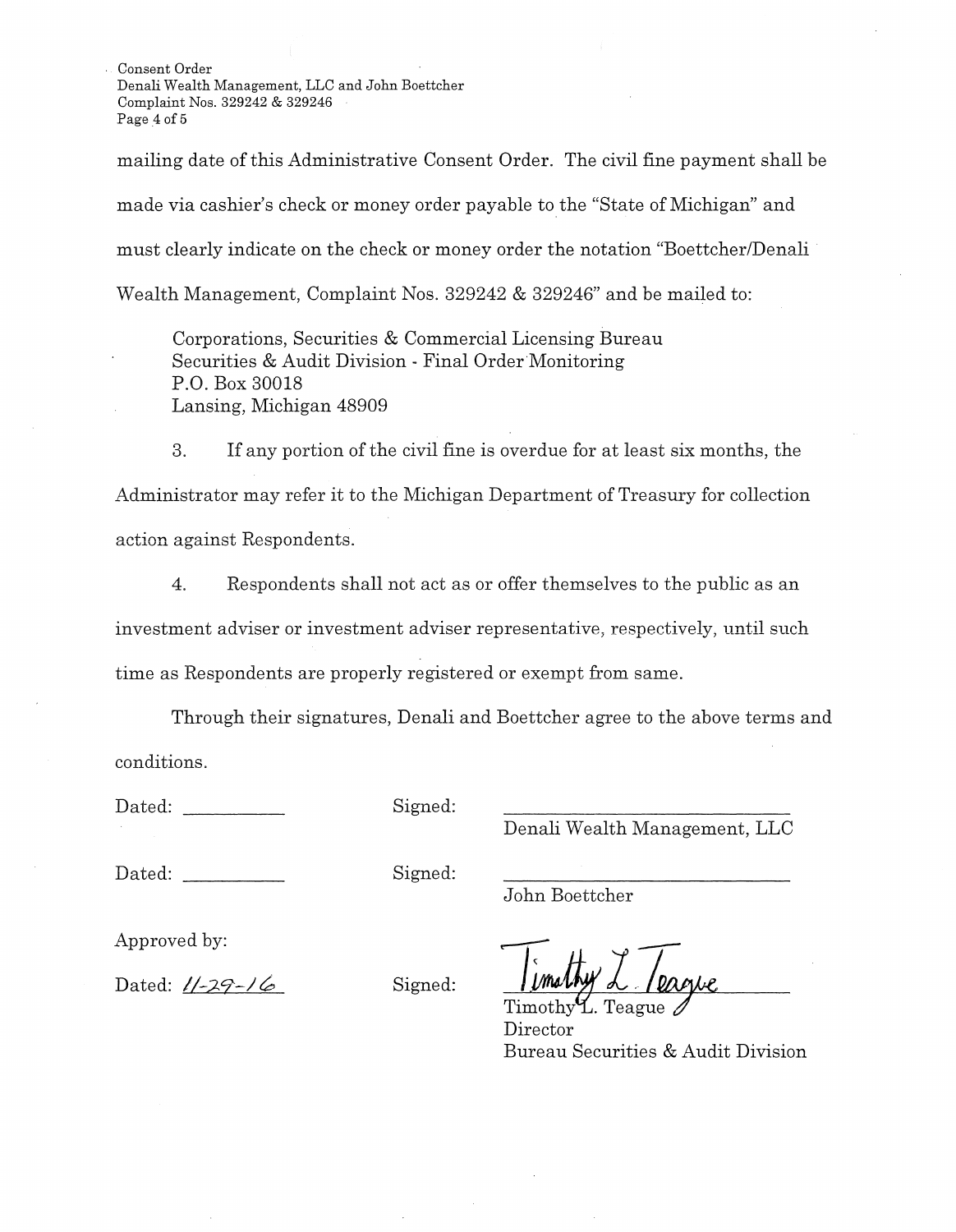Consent Order Denali Wealth Management, LLC and John Boettcher Complaint Nos. 329242 & 329246 Page 5 of 5

# III. Order

The Administrator NOW, THEREFORE, ORDERS:

The terms and conditions in this Consent Order are binding and effective, in accord with  $\sharp$ h fully executed Agreement set forth above.

 $\ell$ 

Julia Dale, Bureau Director  $(Administrator)$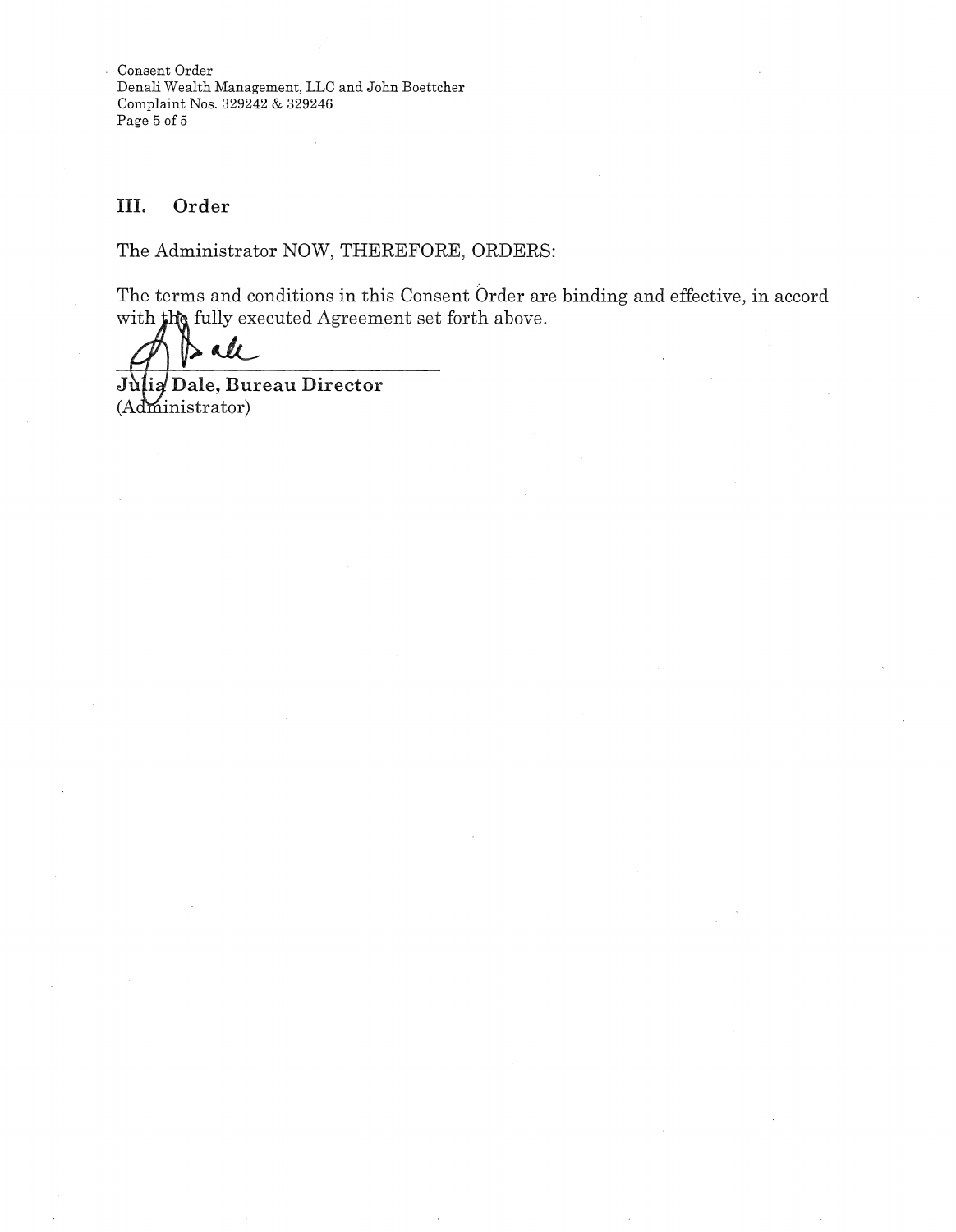## STATE OF MICHIGAN DEPARTMENT OF LICENSING AND REGULATORY AFFAIRS CORPORATIONS, SECURITIES & COMMERCIAL LICENSING BUREAU

In the Matter of:

Complaint No. 329246

DENALI WEALTH MANAGEMENT, LLC IARD#151157 Unregistered Respondent.

> Issued and entered This  $\mathcal{Q}$  day of June, 2016

## NOTICE AND ORDER TO CEASE AND DESIST

Julia Dale, the Director of the Corporations, Securities & Commercial Licensing Bureau (the "Administrator"), pursuant to her statutory authority and responsibility to administer and enforce the Michigan Uniform Securities Act (2002), 2008 PA 551, as amended, MCL 451.2101 *et seq.* ("Securities Act"), hereby orders Denali Wealth Management, LLC ("Respondent") to cease and desist from acting as an unregistered investment adviser, contrary to the Securities Act. Respondent is also notified of the opportunity to request a hearing in this matter.

### I. BACKGROUND

#### A, The Respondent

1. Denali Wealth Management, LLC (IARD#151157) is a Michigan limited liability company which was organized in or around July of 2009 by Mr. John Boettcher, the firm's owner and an investment adviser representative employed by or associated with the firm. Respondent was registered as an investment adviser firm in Michigan until on or around January 13, 2016, when its registration lapsed.

## **B. Findings of Fact**

1. The Bureau conducted an investigation of Respondent's activities.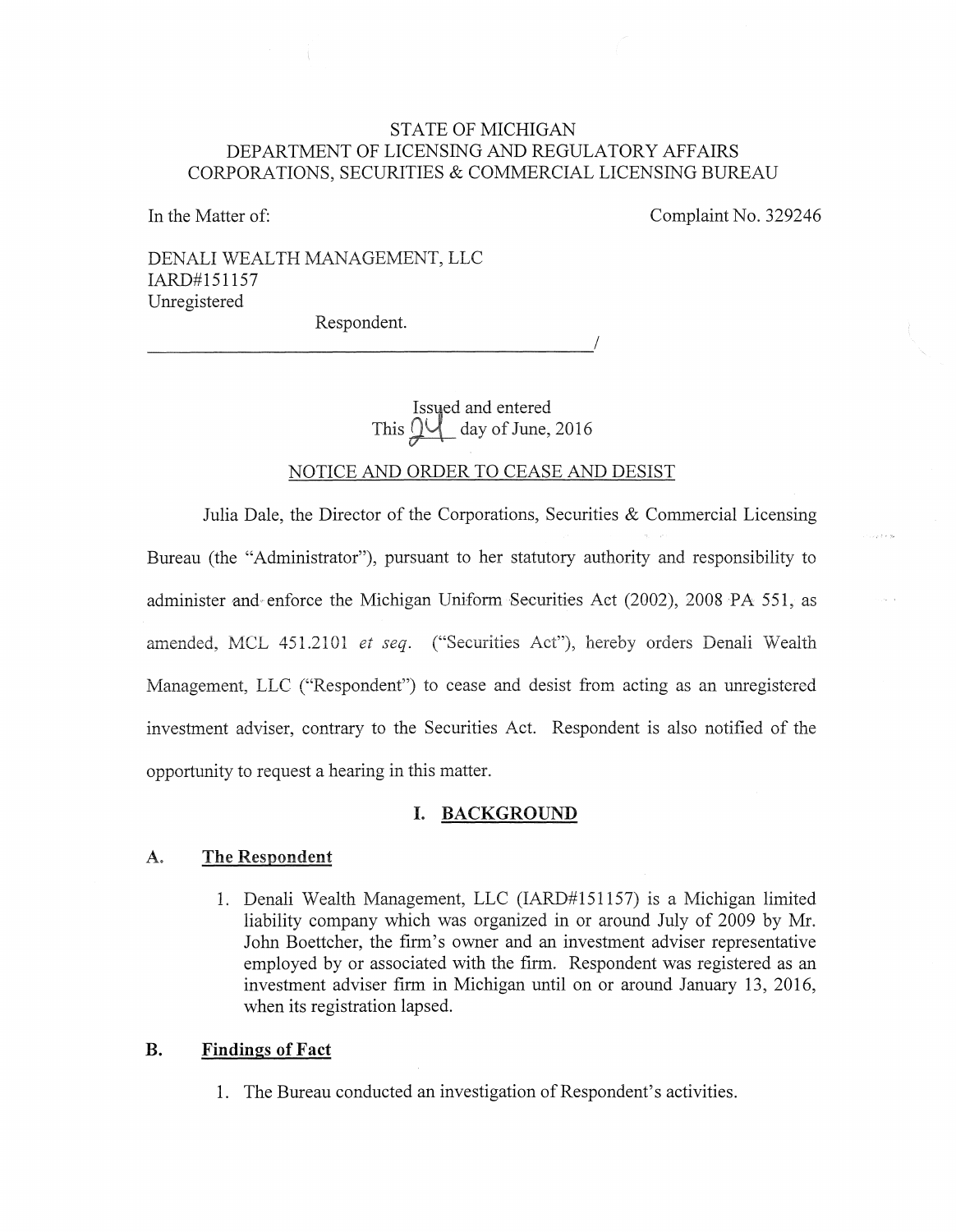- 2. The investigation developed evidence that Respondent held itself out to the general public as an investment adviser through a publicly-available website by offering to advise investors on the advisability of purchasing, selling, or holding securities.
- 3. Respondent has not been registered in any capacity pursuant to the Securities Act since on or around January 13, 2016, when its investment adviser registration lapsed.
- 4. Respondent has not identified any exemptions, exceptions, preemptions, or exclusions from the Securities Act which would be applicable to the investment advisory services in which it engaged.

## II. RELEVANT STATUTORY PROVISIONS

1. Section 102c(c) of the Securities Act defines "Security", in part, as:

[A] note; stock; treasury stock; security future; bond; debenture; evidence of indebtedness; certificate of interest or participation in a profit-sharing ,agreement; -collateral trust certificate; preorganization certificate or subscription; transferable share; investment contract; voting trust certificate; certificate of deposit for a security; fractional undivided interest in oil, gas, or other mineral rights; put, call, straddle, option, or privilege on a security, certificate of deposit, or group or index of securities, including an interest in or based on the value of that put, call, straddle, option, or privilege on that security, certificate of deposit, or group or index of securities, put, call, straddle, option, or privilege entered into on a national securities exchange relating to foreign currency, an investment in a viatical or life settlement agreement; or, in general, an interest or instrument commonly known as a "security"; or a certificate of interest or participation in, temporary or interim certificate for, receipt for, guarantee of, or warrant or right to subscribe to or purchase, any of the foregoing...

2. Section 102a(e) of the Securities Act defines "Investment adviser", in part, as:

[A] person that, for compensation, engages in the business of advising others, either directly or through publications or writings, as to the value of securities or the advisability of investing in, purchasing, or selling securities or that, for compensation and as a part of a regular business, issues or promulgates analyses or reports concerning securities ...

Notice & Order to Cease & Desist Denali Wealth Management, LLC (CN 329246) Page 2 of 5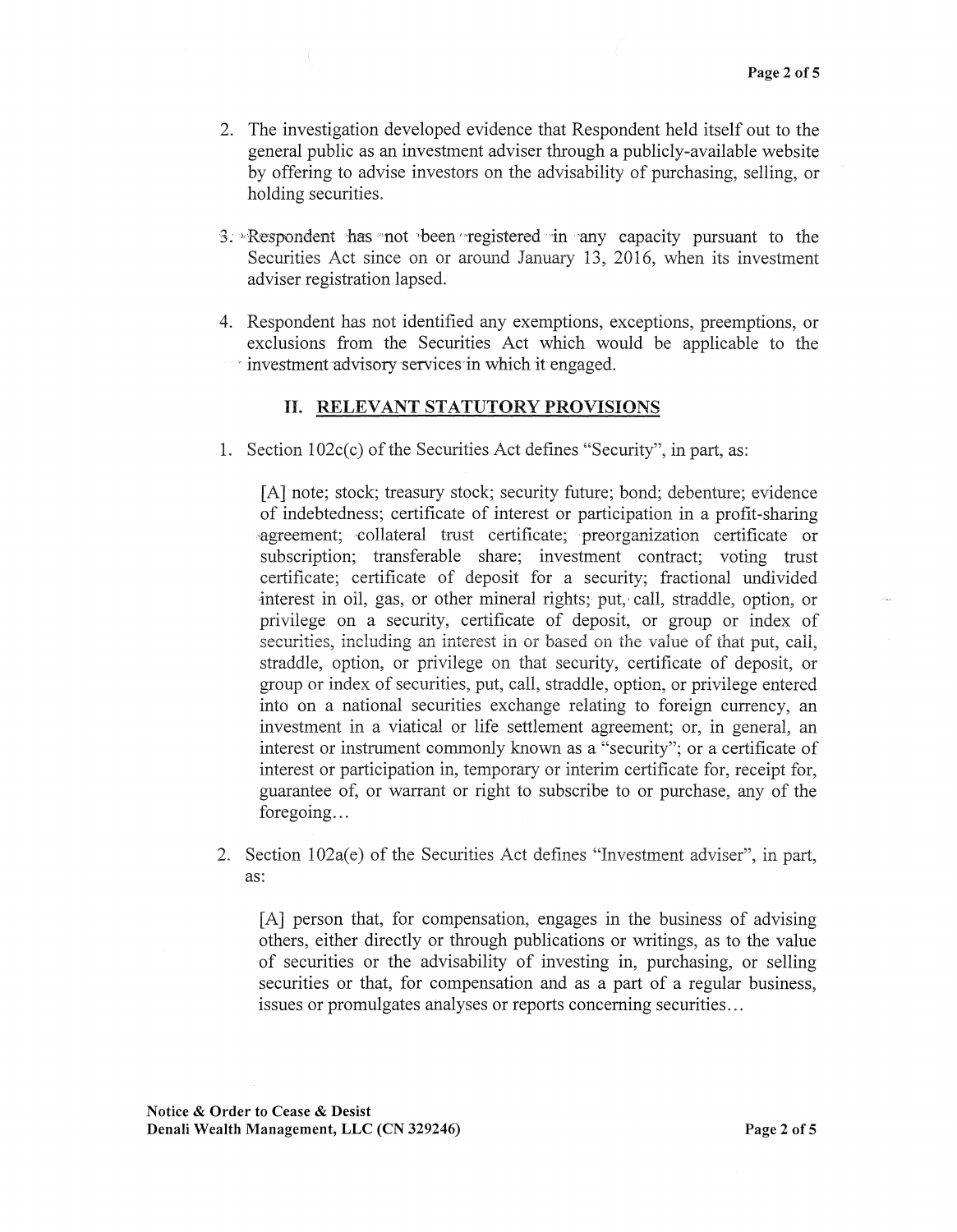3. Section  $403(1)$  of the Securities Act, MCL  $451.2403(1)$ , states:

A person shall not transact business in this state as an investment adviser unless the person is registered under this act as an investment adviser or is exempt from registration as an investment adviser under subsection (2).

4. Section 503(1) of the Securities Act, MCL 451.2503(1), states:

In a civil action or administrative proceeding under this act, a person claiming an exemption, exception, preemption, or exclusion has the burden to prove the applicability of the exemption, exception, preemption, ·or exclusions.

## III. CONCLUSIONS OF LAW

1. Respondent falls within the Securities Act's definition of "investment adviser" because it held itself out to the public as an entity which would advise others as to the value of securities or the advisability of investing in, purchasing, or selling securities in the State of Michigan. Respondent  $\cdot$  engaged in investment adviser activities without the benefit of registration or a properly-claimed exemption from registration from January 13, 2016 until the present, in violation of section 403(1) of the Securities Act, MCL 451.2403(1).

## IV. ORDER

IT IS THEREFORE ORDERED, pursuant to section 604 of the Securities Act, MCL 451.2604, that:

- A. Respondent shall immediately CEASE AND DESIST from acting as an unregistered investment adviser, contrary to the Securities Act.
- B. Pursuant to section 604(2) of the Securities Act, this Notice and Order to Cease and Desist is IMMEDIATELY EFFECTIVE.
- C. In her Final Order, the Administrator, under section 604(4) of the Securities Act, MCL 451.2604(4), intends to impose a civil fine of \$10,000.00 against Denali Wealth Management, LLC
- D. Pursuant to section 508 of the Securities Act, MCL 451.2508, a person that willfully violates the Securities Act, or an order issued under the Securities Act, is guilty of a felony punishable by imprisonment for not more than 10 years or a fine of not more than \$500,000.00 for each violation, or both. An individual convicted of violating a rule or order under this act may be fined, but shall not be imprisoned, if the individual did not have knowledge of the rule or order.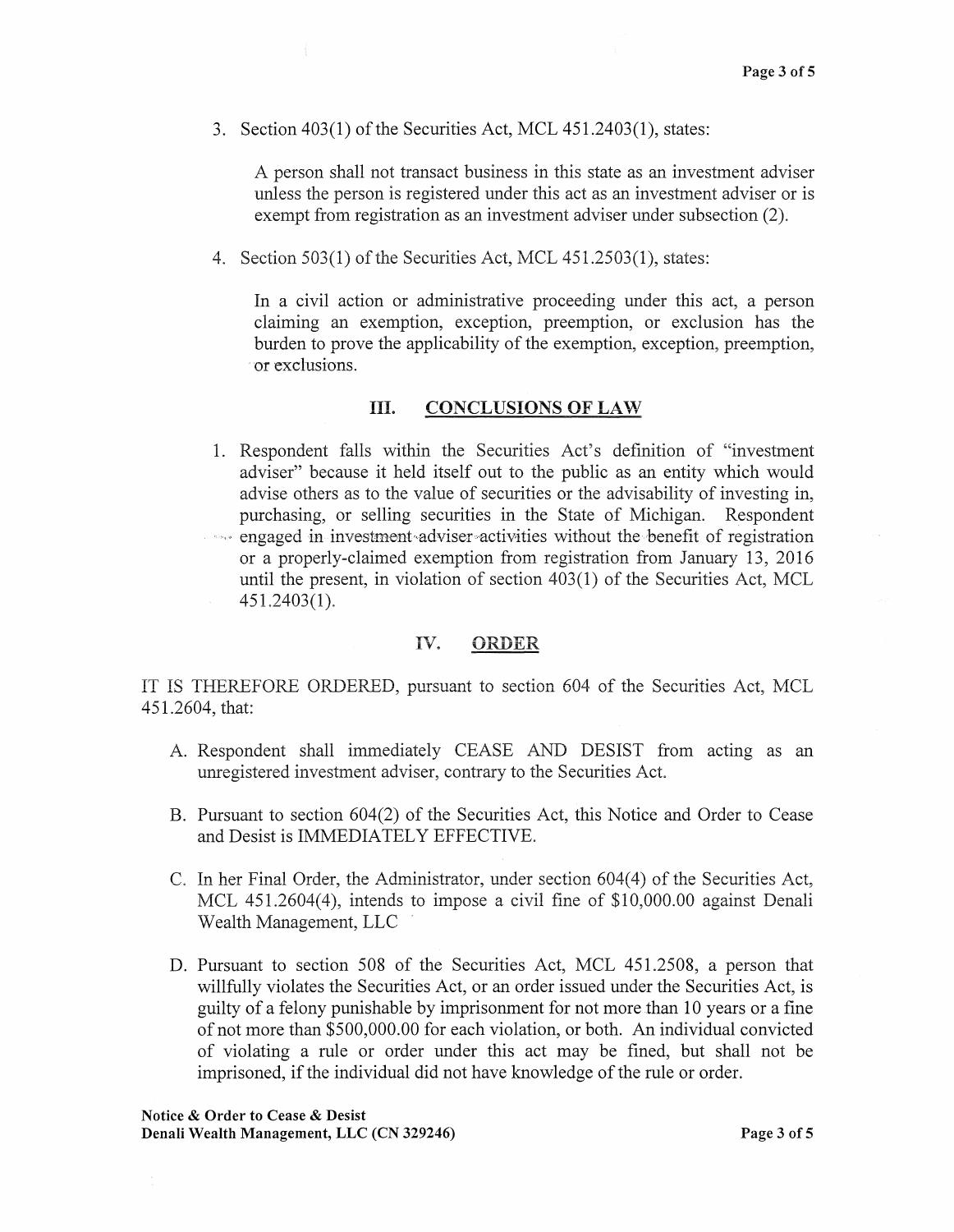## V. NOTICE OF OPPORTUNITY FOR HEARING

Section 604 of the Securities Act, MCL 451.2604, provides that Respondent has 30 days beginning with the first day after the date of service of this Notice and Order to Cease and Desist to submit a written request to the Administrator asking that this matter be scheduled for a hearing.  $\cdot$  If the Administrator receives a written request in a timely manner, the Administrator shall schedule a hearing within 15 days after receipt of the request. The written request for a hearing must be addressed to:

> Corporations, Securities & Commercial Licensing Bureau Regulatory Compliance Division P:O: Box30018 Lansing, MI 48909

## VI, ORDER FINAL ABSENT HEARING REQUEST

A. Under section 604 of the Securities Act, MCL 451.2604, the Respondent's failure to submit a written request for a hearing to the Administrator within 30 days after the service date of this NOTICE AND ORDER TO CEASE AND DESIST shall result in this order becoming a FINAL ORDER by operation of law. The FINAL ORDER includes the imposition of the fines cited described in section IV.C., and the fine amounts set forth below will become due and payable to the Administrator within sixty (60) days after the date this order becomes final:

> \$10,000.00 - Denali Wealth Management, LLC, under section 604 of the Securities Act, MCL 451.2604.

B. CIVIL FINE payments should be payable to the STATE OF MICHIGAN and contain identifying information (e.g., names and complaint numbers) and mailed to the following address:

> Corporations, Securities & Commercial Licensing Bureau Final Order Monitoring P.O. Box 30018 Lansing, MI 48909

C. Failure to comply with the terms of this Order within the time frames specified may result in additional administrative penalties, including the summary suspension or continued suspension of all registrations held by Respondents under the Securities Act, the denial of any registration renewal, and/or the denial of any future applications for registration, until full compliance is made. Respondents may voluntarily surrender or withdraw a registration under the Securities Act; however, the surrender or withdrawal will not negate the summary suspension or continued suspension of the relevant registrations or any additional administrative proceedings if a violation of this Order or the Securities Act occurred.

Notice & Order to Cease & Desist Denali Wealth Management, LLC (CN 329246) Page 4 of5